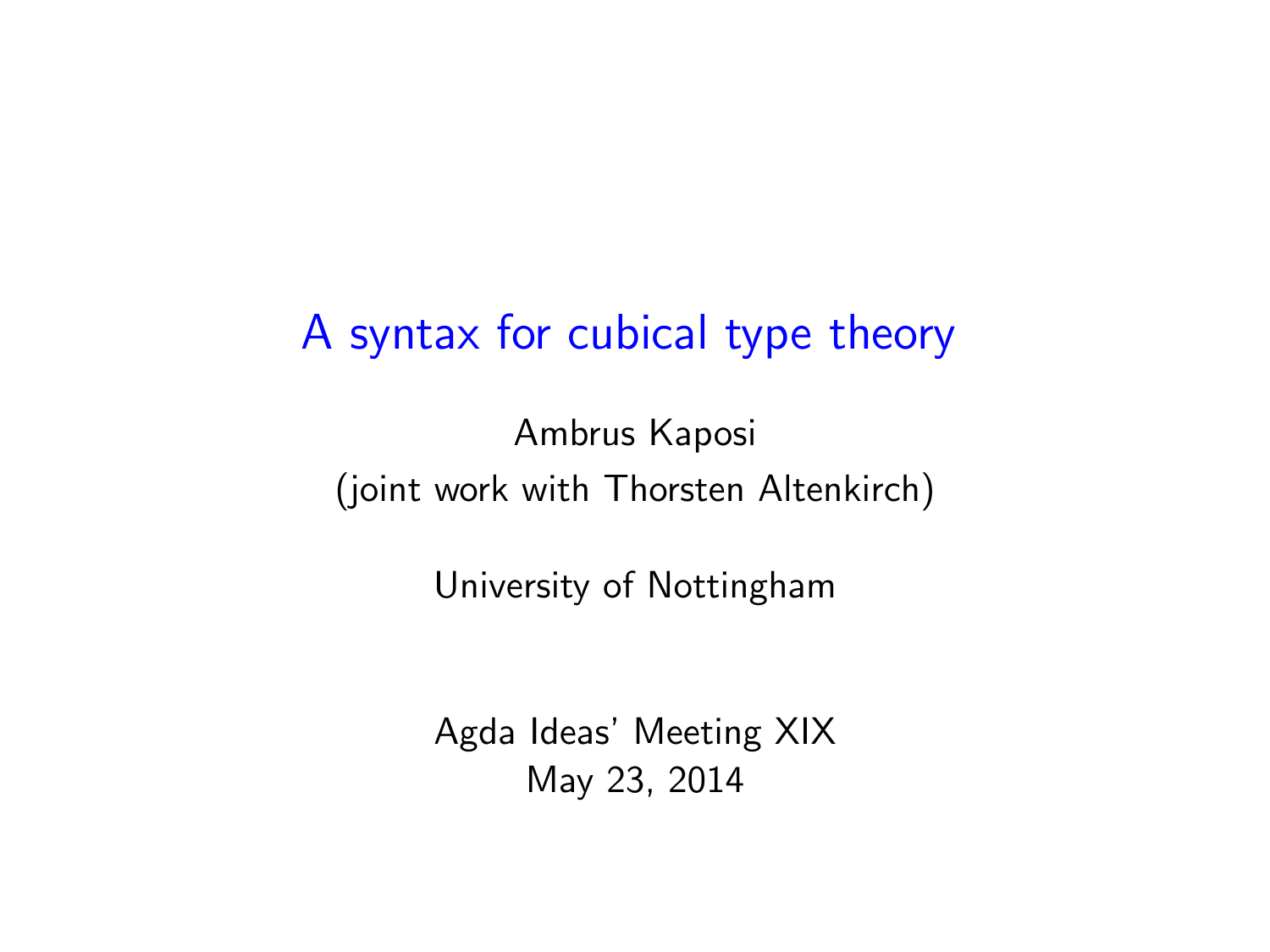#### <span id="page-1-0"></span>[Introduction](#page-1-0)

### Problem

- $\triangleright$  Goal: a type theory with the property: if two objects are indistinguishable by observation, they are equal
- $\triangleright$  A candidate: homotopy type theory
	- $\triangleright$  Equality is defined by an inductive type with the J eliminator
	- $\triangleright$  Addition of the univalence axiom ("isomorphic types are equal")
	- $\triangleright$  We don't know how to run progams involving this axiom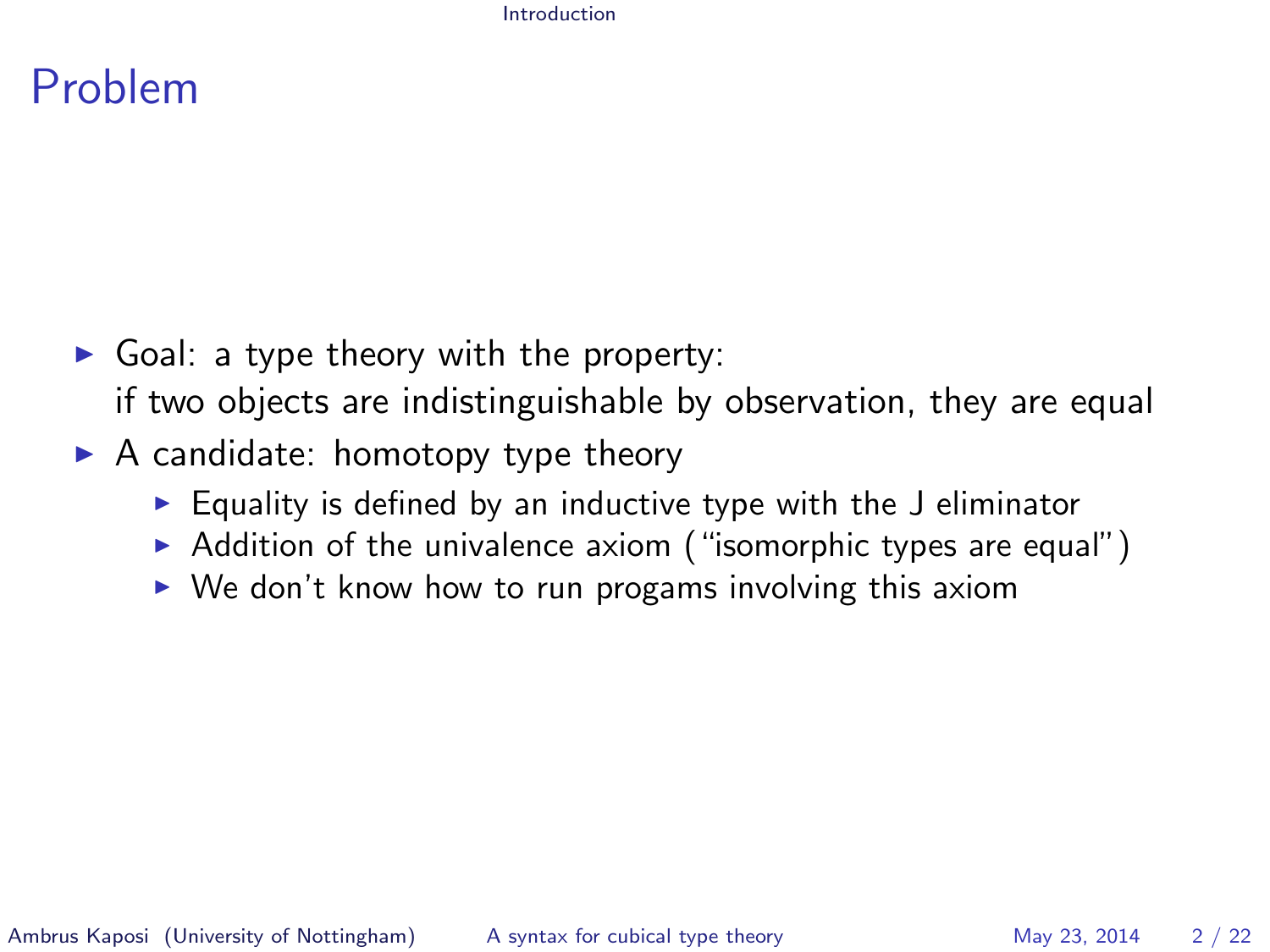[Introduction](#page-2-0)

### Plan

 $\blacktriangleright$  Homotopy type theory teaches us that equality can be described individually for each type former, eg.:

| pairs:                         | $((a, b) =_{A \times B} (a', b'))$ | $\simeq$               | $(a =_A a' \times b =_B b')$         |
|--------------------------------|------------------------------------|------------------------|--------------------------------------|
| functions:                     | $(f =_{A \to B} g)$                | $\simeq$               | $(\Pi(x : A).f \times =_B g \times)$ |
| natural numbers:               | $(zero =_{\mathbb{N}} zero)$       | $\simeq$               | $1$                                  |
| (zero =_{\mathbb{N}} succ m)   | $\simeq$                           | $0$                    |                                      |
| (succ m =_{\mathbb{N}} zero)   | $\simeq$                           | $0$                    |                                      |
| (succ m =_{\mathbb{N}} succ n) | $\simeq$                           | $(m =_{\mathbb{N}} n)$ |                                      |

 $\blacktriangleright$  Let's define equality separately for each type former, as above!

Ambrus Kaposi (University of Nottingham) [A syntax for cubical type theory](#page-0-0) May 23, 2014 3/22

<span id="page-2-0"></span>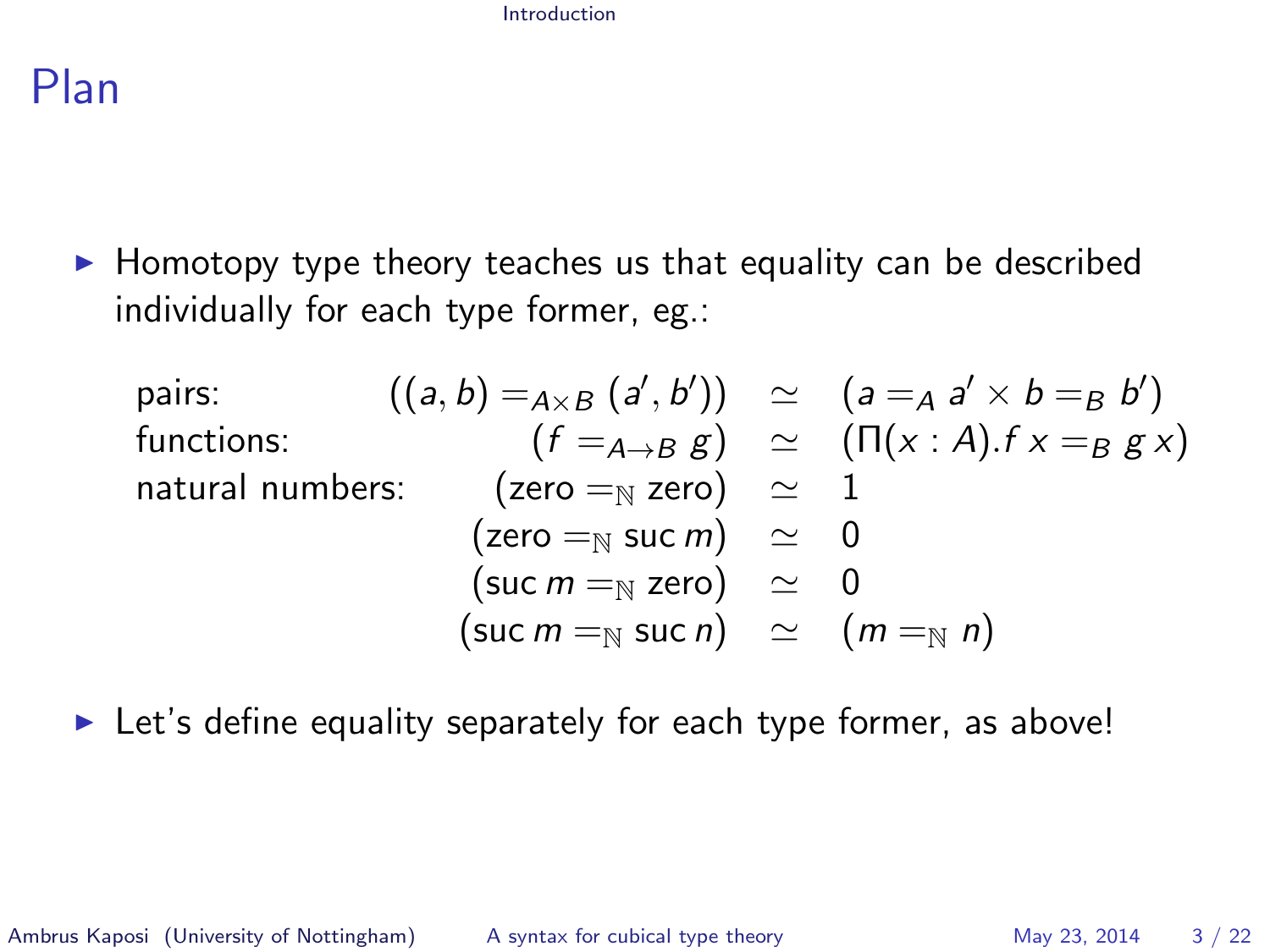[Introduction](#page-3-0)

# Inspiration and structure of talk

This work is based on the following papers:

- $\triangleright$  Bernardy, Moulin: A computational interpretation of parametricity, 2012
- ▶ Bezem, Coquand, Huber: A cubical set model of type theory, 2013

Table of contents:

[Introduction](#page-1-0)

[Internal parametricity](#page-4-0)

[Connection](#page-10-0)

[Kan Cubical sets](#page-14-0)

Ambrus Kaposi (University of Nottingham) [A syntax for cubical type theory](#page-0-0) May 23, 2014 4/22

<span id="page-3-0"></span>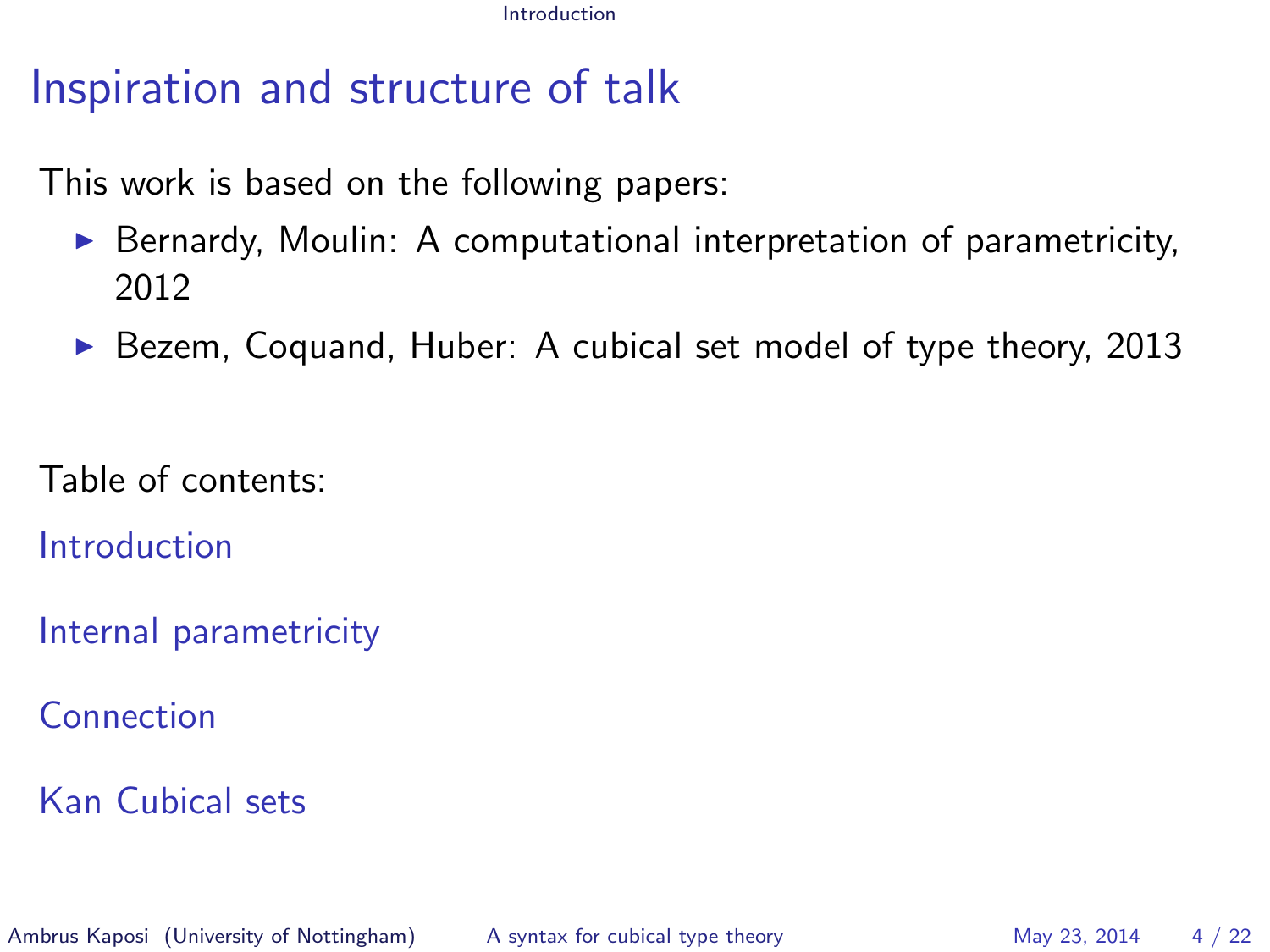### Basic setup

- $\triangleright$  Type theory with explicit substitutions, without the identity type
- $\blacktriangleright$  Judgement types:

<span id="page-4-0"></span> $-$  Γ  $\Gamma \vdash u : A$  $ρ: Γ ⇒ Δ$  $\Gamma \vdash u \equiv v : A$  $ρ \equiv δ : Γ \Rightarrow Δ$ 

 $\blacktriangleright$  Applying substitutions:

$$
\frac{\Gamma \vdash a:A \quad \rho : \Delta \Rightarrow \Gamma}{\Delta \vdash a[\rho]: A[\rho]} \qquad \frac{\Gamma \vdash A: \mathsf{U} \quad \rho : \Delta \Rightarrow \Gamma \quad \Delta \vdash t : A[\rho]}{(\rho, x \mapsto t) : \Delta \Rightarrow \Gamma, x : A}
$$

Ambrus Kaposi (University of Nottingham) [A syntax for cubical type theory](#page-0-0) May 23, 2014 5 / 22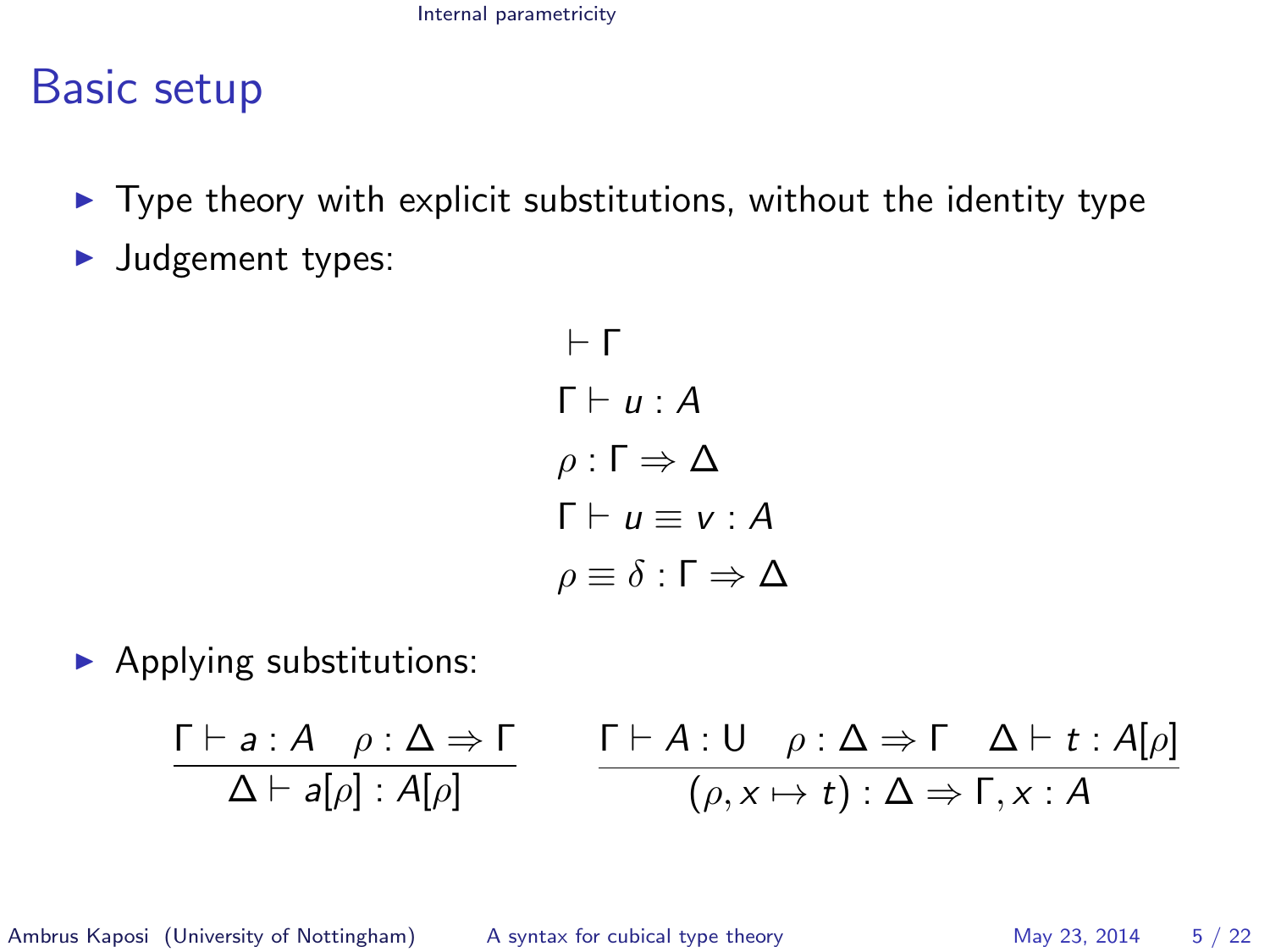Heterogeneous equality (i)

 $\triangleright$  For elements of a  $\Sigma$ -type, the second equality depends on the first:

<span id="page-5-0"></span>
$$
((a, b) =_{\Sigma(x:A).Bx} (a', b')) \simeq (\Sigma(r : a =_A a').\text{transport}_B r b =_{B a'} b')
$$

 $\triangleright$  To model this, we will a heterogeneous equality: a binary logical relation.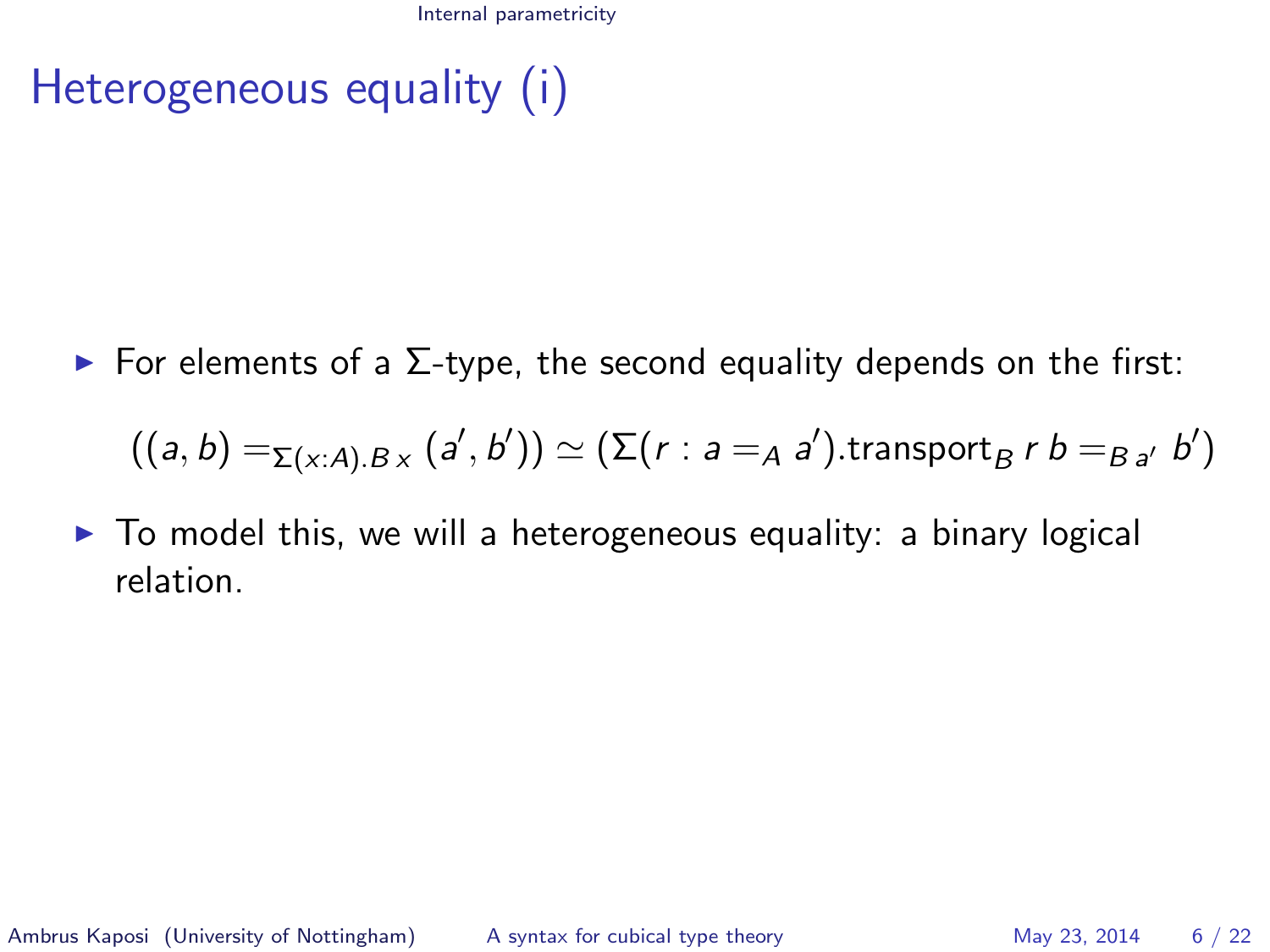# Heterogeneous equality (ii)

 $\blacktriangleright$  The heterogeneous equality relation:

$$
\dfrac{\Gamma\vdash A:U}{\Gamma\equiv\;\vdash\;\sim_A:A[0_\Gamma]\rightarrow A[1_\Gamma]\rightarrow U}
$$

 $\blacktriangleright$   $\Gamma$ <sup>=</sup> is the context containing two copies of the context  $\Gamma$  and proofs that they are related.

$$
\emptyset^= \equiv \emptyset
$$
  

$$
(\Gamma, x : A)^= \equiv \Gamma^=, x_0 : A[0_\Gamma], x_1 : A[1_\Gamma], \overline{x} : x_0 \sim_A x_1
$$

 $\triangleright$  0, 1 project out the corresponding components.

$$
i_{\emptyset} \equiv () \qquad : \emptyset \Rightarrow \emptyset
$$
  

$$
i_{\Gamma,A} \equiv (i_{\Gamma}, x \mapsto x_i) : (\Gamma, x : A)^{=} \Rightarrow \Gamma, x : A
$$

Ambrus Kaposi (University of Nottingham) [A syntax for cubical type theory](#page-0-0) May 23, 2014 7 / 22

<span id="page-6-0"></span>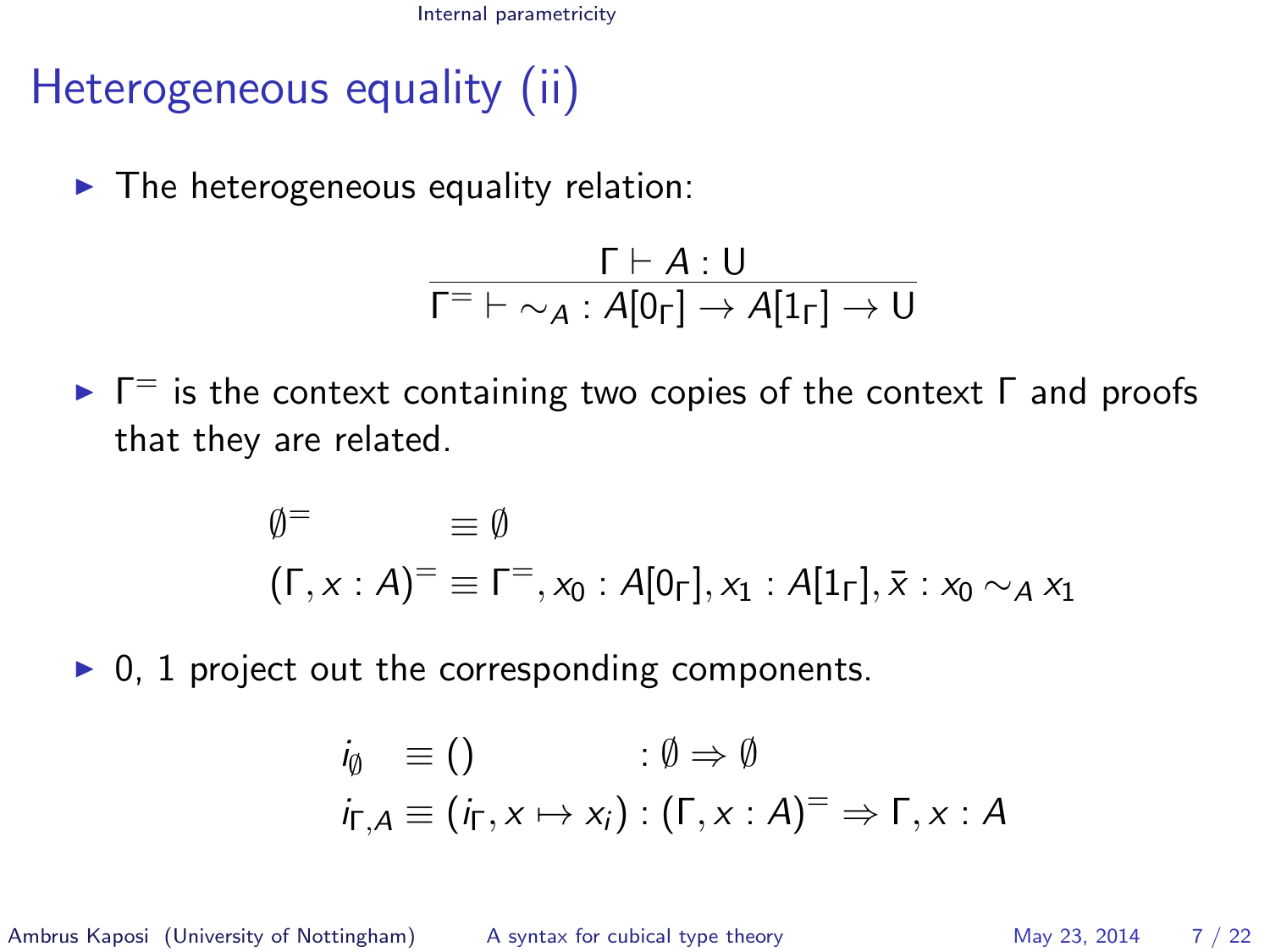# $\sim$  on different type formers Given  $\Gamma \vdash A$ ,  $\Gamma, x : A \vdash B$ , we previously had:  $\Gamma \vdash (a, b) : \Sigma(x : A).B \quad \Gamma \vdash (a', b') : \Sigma(x : A).B$  $\Gamma \vdash ((a,b)=_{\Sigma (x:A).B}(a',b')) \simeq (\Sigma (r:a=_A a').\text{transport}_{\lambda x.B[x]} \ r\ b=_ {B[a'] } \ b')$

Now we have:

$$
\frac{\Gamma.A \vdash B : \bigcup \Gamma^= \vdash (a, b) : (\Sigma AB)[0]}{\Gamma^= \vdash (a, b) \sim_{\Sigma(x:A).B} (a', b') \equiv \Sigma(r : a \sim_A a').}
$$
\n
$$
b \sim_B [x_0 \mapsto a, x_1 \mapsto a', \overline{x} \mapsto r] b' : \bigcup
$$

For Π types:

$$
\frac{\Gamma.A \vdash B : \bigcup \Gamma = \vdash f_0 : (\Pi AB)[0]}{\Gamma = \vdash f_0 \sim_{\Pi AB} f_1 \equiv \Pi(x_0 : A[0], x_1 : A[1], \overline{x} : x_0 \sim_A x_1).f_0 x_0 \sim_B f_1 x_1 : U}
$$

For the universe (we will replace this later):

$$
A\sim_{\mathsf{U}} B\equiv A\rightarrow B\rightarrow\mathsf{U}
$$

Ambrus Kaposi (University of Nottingham) [A syntax for cubical type theory](#page-0-0) May 23, 2014 8 / 22

<span id="page-7-0"></span>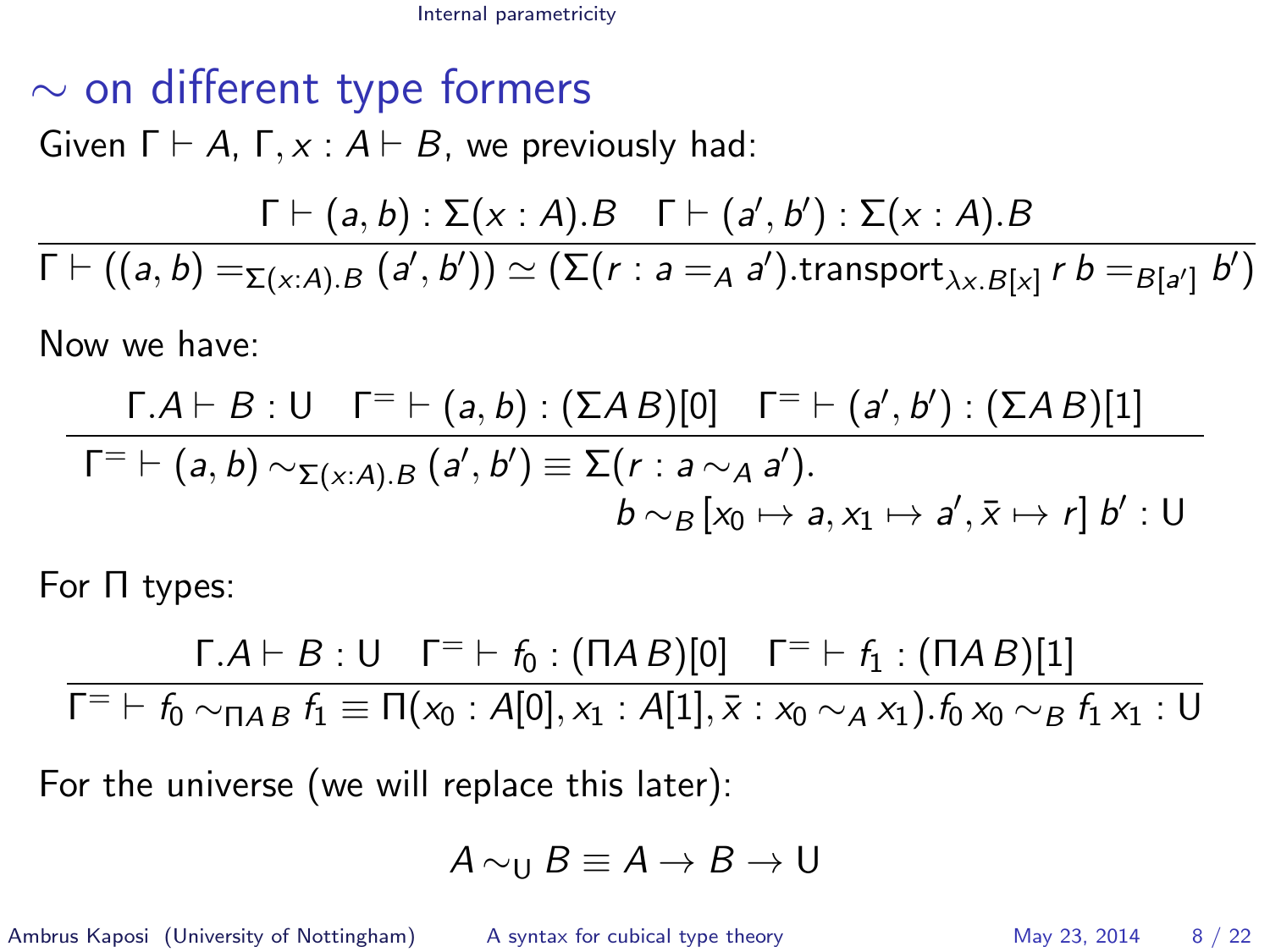### Every term is a congruence

We validate the rule

$$
\frac{\Gamma \vdash u : A}{\Gamma^= \vdash u^{\sim} : u[0_{\Gamma}] \sim_A u[1_{\Gamma}]}
$$

for each term former. This corresponds to showing that every term is parametric, eg.:

$$
\frac{\Gamma.x : A \vdash b : B}{\Gamma^{-} \vdash (\lambda x.b)^{\sim} \equiv \lambda x_0, x_1, \bar{x}.b^{\sim}} \quad \frac{\Gamma \vdash f : \Pi AB \quad \Gamma \vdash u : A}{\Gamma^{-} \vdash (f \ u)^{\sim} \equiv f^{\sim} u[0] \ u[1] \ u^{\sim}}
$$

For types, we choose:

$$
\frac{\Gamma \vdash A : \mathsf{U}}{\Gamma^= \vdash A^{\sim} \equiv \sim_A}
$$

Ambrus Kaposi (University of Nottingham) [A syntax for cubical type theory](#page-0-0) May 23, 2014 9 / 22

<span id="page-8-0"></span>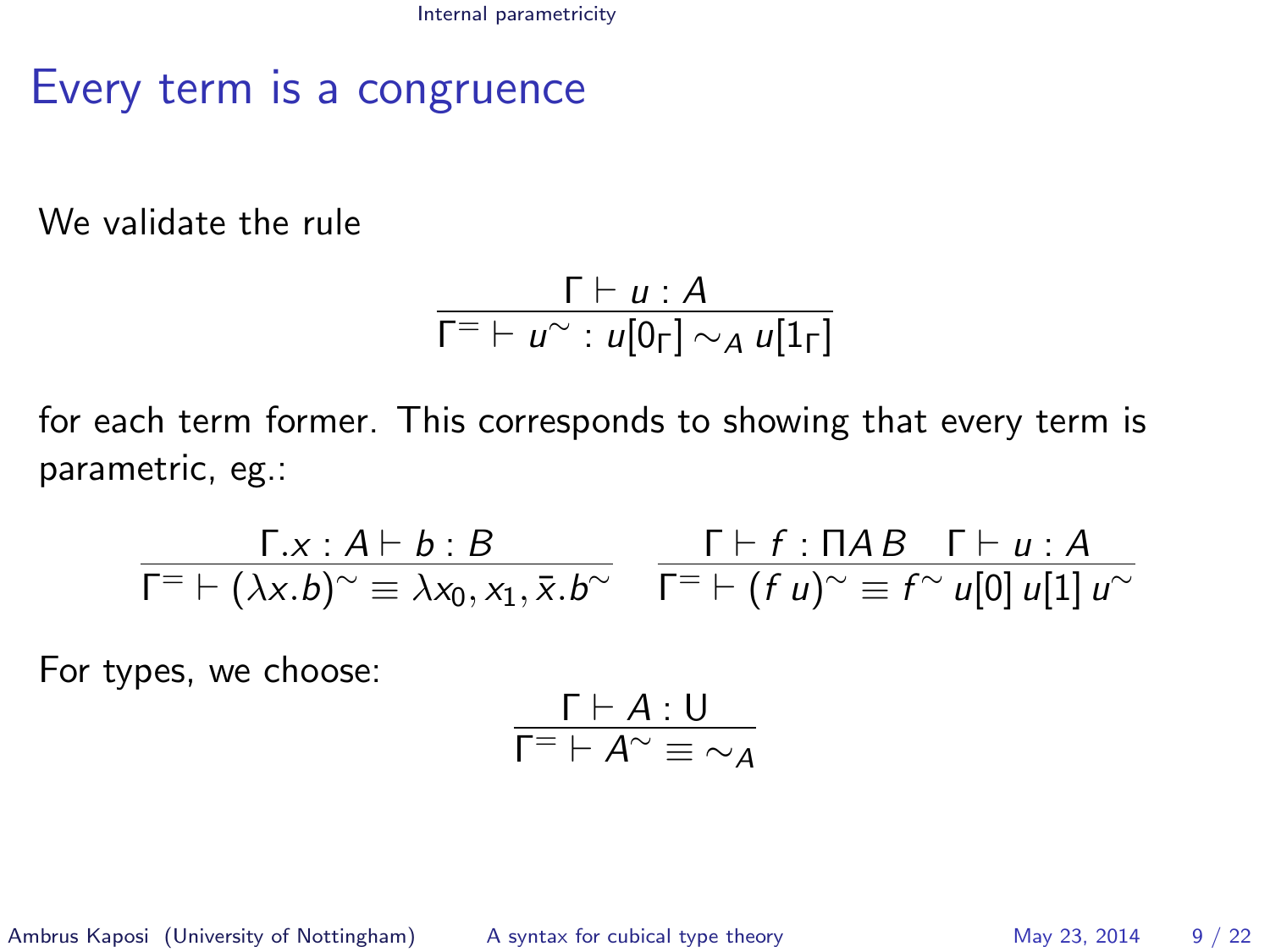## Homogeneous equality

To internalise the logical relation, i.e. to have an equality in the same context, we define the substitution R and the term refl mutually:

$$
\frac{\vdash \Gamma}{\mathsf{R}_{\Gamma} : \Gamma \Rightarrow \Gamma^{=}} \qquad \frac{\Gamma \vdash a : A}{\Gamma \vdash \text{refl } a \equiv (a^{\sim})[\mathsf{R}_{\Gamma}] : a \sim_{A}[\mathsf{R}_{\Gamma}] a}
$$

$$
\emptyset \vdash R_{\emptyset} \equiv () : \emptyset
$$
  
\n
$$
\Gamma.x : A \vdash R_{\Gamma.A} \equiv (R_{\Gamma}, x, x, \text{refl } x) : (\Gamma.A)^{=}
$$

We introduce the abbreviation:

$$
a =_A b \equiv a \sim_A [R] b
$$

We also need an S<sub>Г</sub> : (Г $^{-})^=\Rightarrow$  (Г $^{-})^=$ , with a family of similar operations to refl.

Ambrus Kaposi (University of Nottingham) [A syntax for cubical type theory](#page-0-0) May 23, 2014 10 / 22

<span id="page-9-0"></span>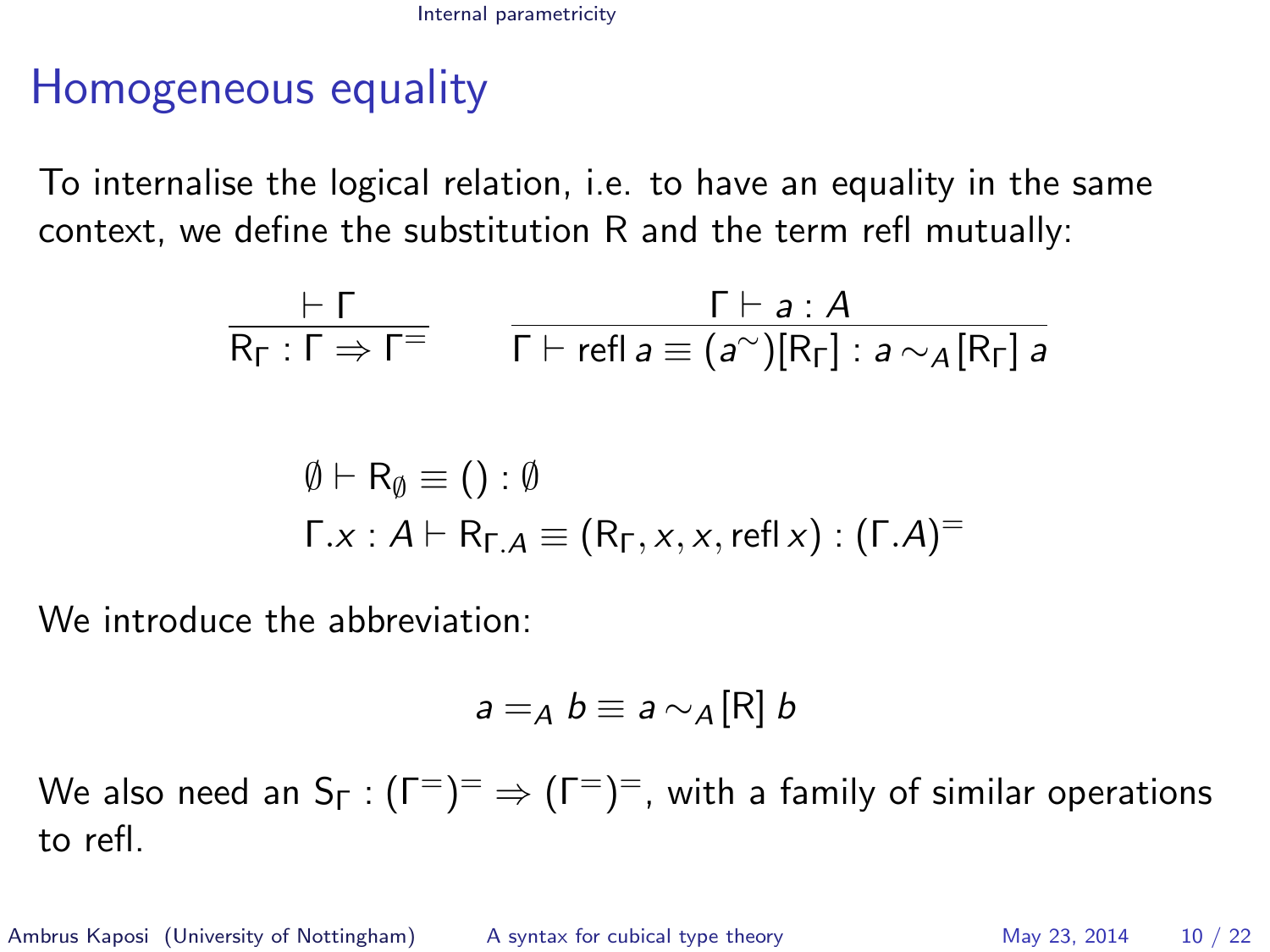The functor  $-$  (i)

We can extend  $-$  to act not only on contexts, but also terms, and substitutions:

$$
\begin{array}{ll}\n\Gamma & \mapsto \Gamma^= \\
\Gamma \vdash t : A & \mapsto \Gamma^= \vdash t^= \equiv (t[0], t[1], t^{\sim}) : A^= \\
(\rho, x \mapsto t) & \mapsto (\rho^=, t^=)\n\end{array}
$$

Ambrus Kaposi (University of Nottingham) [A syntax for cubical type theory](#page-0-0) May 23, 2014 11 / 22

<span id="page-10-0"></span>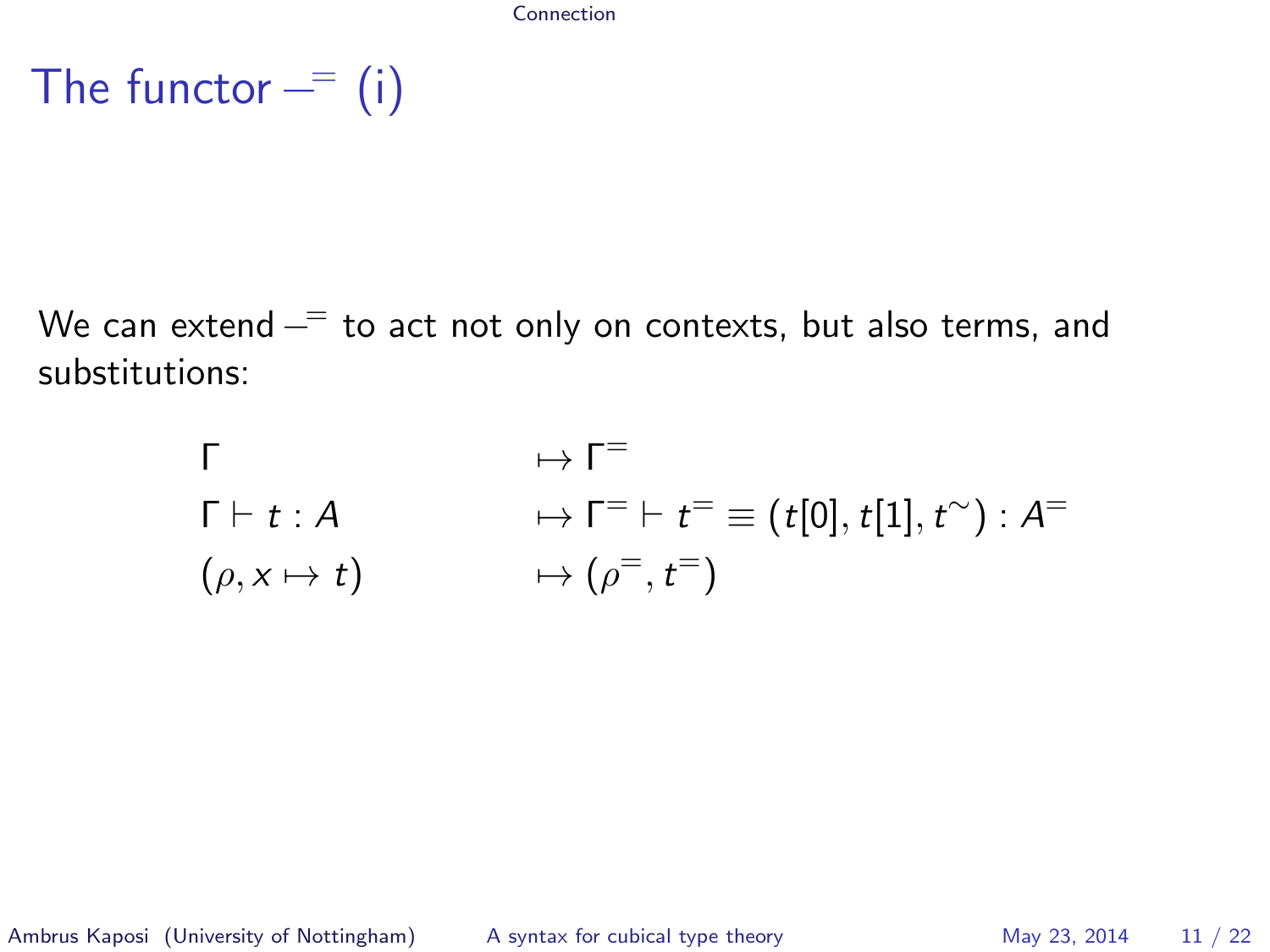#### [Connection](#page-11-0)

|                                                                                                                                                                                                                                                        | Higher dimensions (i)<br>By iterating $-\overline{ }$ , we get higher dimensional cubes:                                                                                                                                                                    |                                                                              |                                                                                                |  |
|--------------------------------------------------------------------------------------------------------------------------------------------------------------------------------------------------------------------------------------------------------|-------------------------------------------------------------------------------------------------------------------------------------------------------------------------------------------------------------------------------------------------------------|------------------------------------------------------------------------------|------------------------------------------------------------------------------------------------|--|
| $\Gamma$                                                                                                                                                                                                                                               | $\vdash x:A$                                                                                                                                                                                                                                                |                                                                              |                                                                                                |  |
| $\Gamma$ <sup>=</sup>                                                                                                                                                                                                                                  | $\vdash (x : A)^{1} \equiv$                                                                                                                                                                                                                                 | $x_0$ : $A[0_\Gamma]$ . $x_1$ : $A[1_\Gamma]$ . $\bar{x}$ : $x_0 \sim_A x_1$ |                                                                                                |  |
| $\Gamma^2$                                                                                                                                                                                                                                             | $\vdash (x : A)^2 \equiv$                                                                                                                                                                                                                                   |                                                                              |                                                                                                |  |
|                                                                                                                                                                                                                                                        | $x_{00}$ : $A[0,\,0,\,=]$                                                                                                                                                                                                                                   | $x_{01}$ : $A[0 \mid 1 \mid =]$                                              | $\bar{x_0}$ : $x_{00} \sim A[0_{\Gamma}]$ $x_{01}$                                             |  |
|                                                                                                                                                                                                                                                        | $x_{10}$ : $A[1_{\Gamma}0_{\Gamma} = A[0]]$                                                                                                                                                                                                                 | $x_{11}$ : $A[1_{\Gamma}1_{\Gamma^= . A[0]}]$                                | $x_1 : x_{10} \sim_{A[1_{\Gamma}]} x_{11}$                                                     |  |
|                                                                                                                                                                                                                                                        | $(\bar{x})_0$ : $(x_0 \sim_A x_1)[0_{\bar{r}} = A_{0} \cup A_{1} \cup \cdots \cup A_{n-1}] \cdot (\bar{x})_1$ : $(x_0 \sim_A x_1)[1_{\bar{r}} = A_{0} \cup A_{1} \cup \cdots \cup A_{n-1}] \cdot \bar{x}$ : $(\bar{x})_0 \sim_{x_0 \sim_A x_1} (\bar{x})_1$ |                                                                              |                                                                                                |  |
| $r^3$                                                                                                                                                                                                                                                  | $\vdash (x : A)^3 \equiv$                                                                                                                                                                                                                                   |                                                                              |                                                                                                |  |
|                                                                                                                                                                                                                                                        | $x_{000}$ : A[000]                                                                                                                                                                                                                                          | $.x_{001} : A[001]$                                                          | $\cdot$ x <sub>00</sub> : x <sub>000</sub> $\sim$ <sub>A[00]</sub> x <sub>001</sub>            |  |
|                                                                                                                                                                                                                                                        | $.x_{010} : A[010]$                                                                                                                                                                                                                                         | $.x_{011} : A[011]$                                                          | $\cdot x_{01}$ : $x_{010} \sim_{A[01]} x_{011}$                                                |  |
|                                                                                                                                                                                                                                                        | $(x_0)_0$ : $x_{000} \sim_{A[0]} [0] x_{010}$                                                                                                                                                                                                               | $(\bar{x_0})_1$ : $x_{001} \sim_{A[0]} [1] x_{011}$                          | $\cdot \bar{x_0}$ : $(\bar{x_0})_0 \sim_{x_{00} \sim A[0]^x 01} (\bar{x_0})_1$                 |  |
|                                                                                                                                                                                                                                                        | $.x_{100} : A[100]$                                                                                                                                                                                                                                         | $.x_{101} : A[101]$                                                          | $x_{10}$ : $x_{100} \sim_{A[10]} x_{101}$                                                      |  |
|                                                                                                                                                                                                                                                        | $.x_{110} : A[110]$                                                                                                                                                                                                                                         | $.x_{111} : A[111]$                                                          | $x_{11}$ : $x_{110} \sim_{A[11]} x_{111}$                                                      |  |
|                                                                                                                                                                                                                                                        | $(x_1)_0$ : $x_{100} \sim_{A[1]} [0] x_{110}$                                                                                                                                                                                                               | $\sqrt{(x_1)_1}$ : $x_{101} \sim_{A[1]} [1] x_{111}$                         | $\overline{x}_1 : (\overline{x}_1)_0 \sim_{x_{10} \sim A[1]^{\times}11} (\overline{x}_1)_1$    |  |
|                                                                                                                                                                                                                                                        | $(\bar{x})_{00}$ : $x_{000} \sim_A [00] x_{100}$                                                                                                                                                                                                            | $(\bar{x})_{01}$ : $x_{001} \sim_A [01] x_{101}$                             | $\cdot \overline{(\bar{x})_0}$ : $(\bar{x})_{00} \sim_{x_{00} \sim A[0]x_{10}} (\bar{x})_{01}$ |  |
|                                                                                                                                                                                                                                                        | $(\bar{x})_{10}$ : $x_{010} \sim_A [10] x_{110}$                                                                                                                                                                                                            | $(\bar{x})_{11}$ : $x_{011} \sim_A [11] x_{111}$                             | $\sqrt{(\bar{x})_1}$ : $(\bar{x})_{10} \sim_{x_{01} \sim A^{[1]}x_{11}} (\bar{x})_{11}$        |  |
| $.(\bar{\bar{x}})_0:(\bar{x})_{00}\sim_{x_0\sim_A x_1}[0](\bar{x})_{10}.(\bar{\bar{x}})_1:(\bar{x})_{01}\sim_{x_0\sim_A x_1}[1](\bar{x})_{11}.\bar{\bar{\bar{x}}}:(\bar{\bar{x}})_0\sim_{(\bar{x})_0\sim_{x_0\sim_A x_1}(\bar{x})_1}(\bar{\bar{x}})_1$ |                                                                                                                                                                                                                                                             |                                                                              |                                                                                                |  |

Ambrus Kaposi (University of Nottingham) [A syntax for cubical type theory](#page-0-0) May 23, 2014 12 / 22

<span id="page-11-0"></span>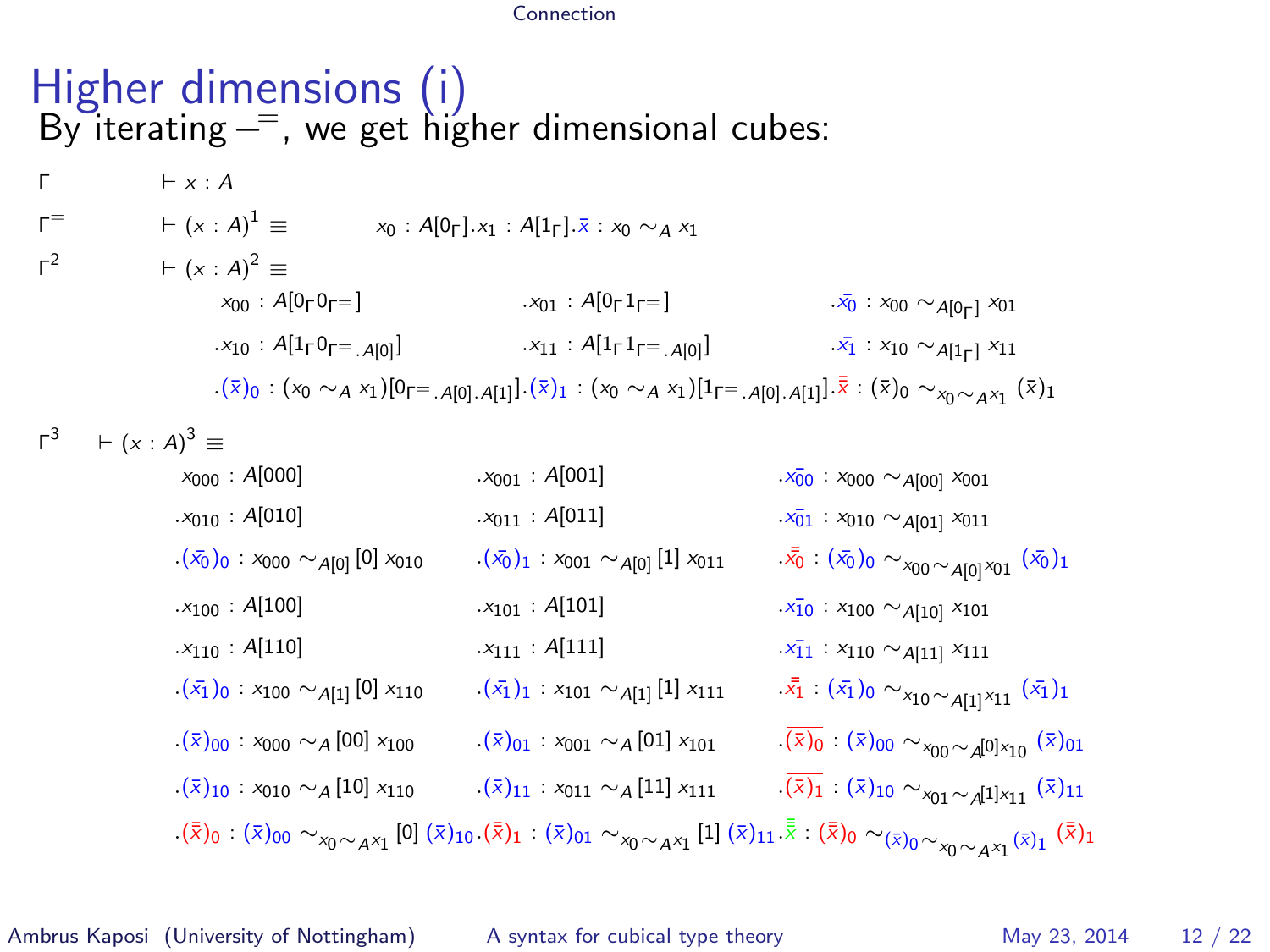[Connection](#page-12-0)

# Higher dimensions (ii)



Figure: Cubes of dimension 0-3.

Ambrus Kaposi (University of Nottingham) [A syntax for cubical type theory](#page-0-0) May 23, 2014 13 / 22

<span id="page-12-0"></span>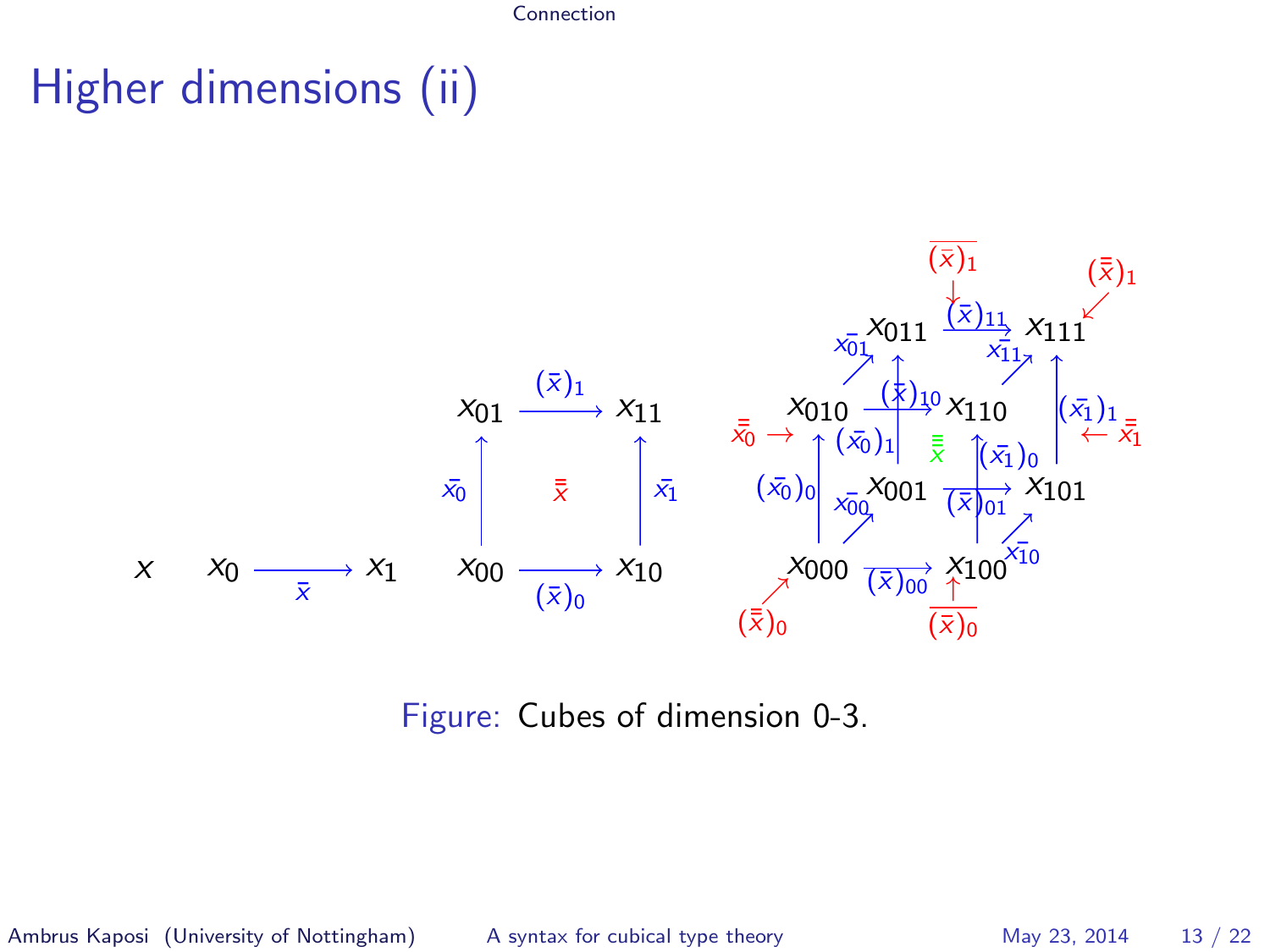#### [Connection](#page-13-0)

# The functor  $-$  (ii)

The iterated version of  $-$  makes any context into a presheaf over the base category of cubical sets.

So, a context  $\Gamma$  is a presheaf  $\mathcal{C} \rightarrow$  Con where

- $\triangleright$  C is the category of names and substitutions for the cubical set model,
- $\triangleright$  Con is the category of contexts and substitutions in the term model.

<span id="page-13-0"></span>...

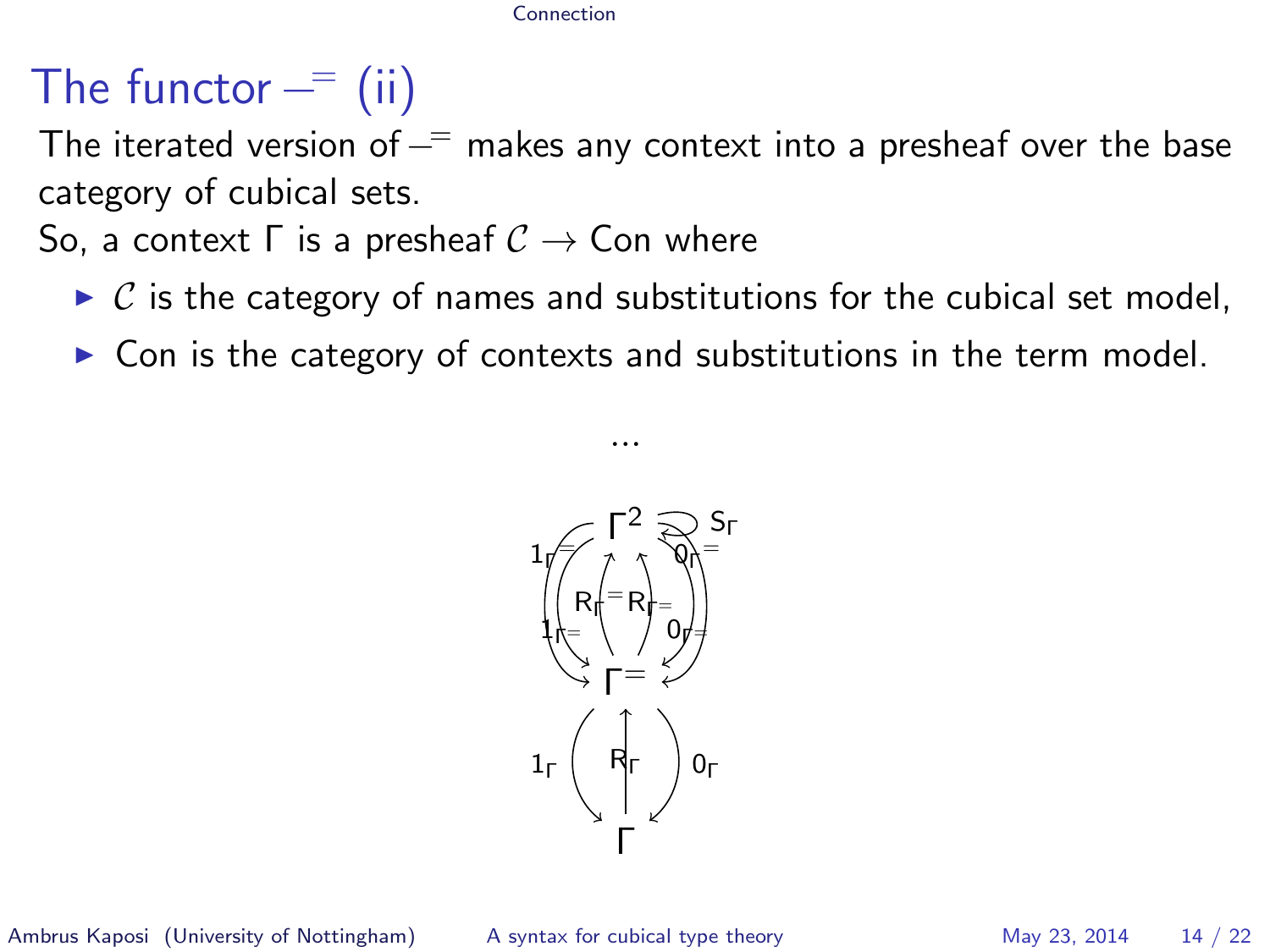[Kan Cubical sets](#page-14-0)

## Definition of ∼u

Our previous definition:

$$
A \sim_{\mathsf{U}} B \equiv A \rightarrow B \rightarrow \mathsf{U}
$$

We replace this by:

$$
\Gamma \vdash A \sim_{\mathsf{U}} B \equiv \Sigma \neg \sim \neg : A \rightarrow B \rightarrow \mathsf{U}
$$
  
\n
$$
\operatorname{ce}^{0} : A \rightarrow B
$$
  
\n
$$
\operatorname{coh}^{0} : \Pi(x : A).x \sim \operatorname{ce}^{0} x
$$
  
\n
$$
\operatorname{uni}^{0} : \Pi(x : A, p p' : \Sigma(y : B).x \sim y).p = p'
$$
  
\n
$$
\operatorname{ce}^{1} : B \rightarrow A
$$
  
\n
$$
\operatorname{coh}^{1} : \Pi(y : B). \operatorname{ce}^{1} y \sim y
$$
  
\n
$$
\operatorname{uni}^{1} : \Pi(y : B, p p' : \Sigma(x : A).x \sim y).p = p'
$$

Ambrus Kaposi (University of Nottingham) [A syntax for cubical type theory](#page-0-0) May 23, 2014 15 / 22

<span id="page-14-0"></span>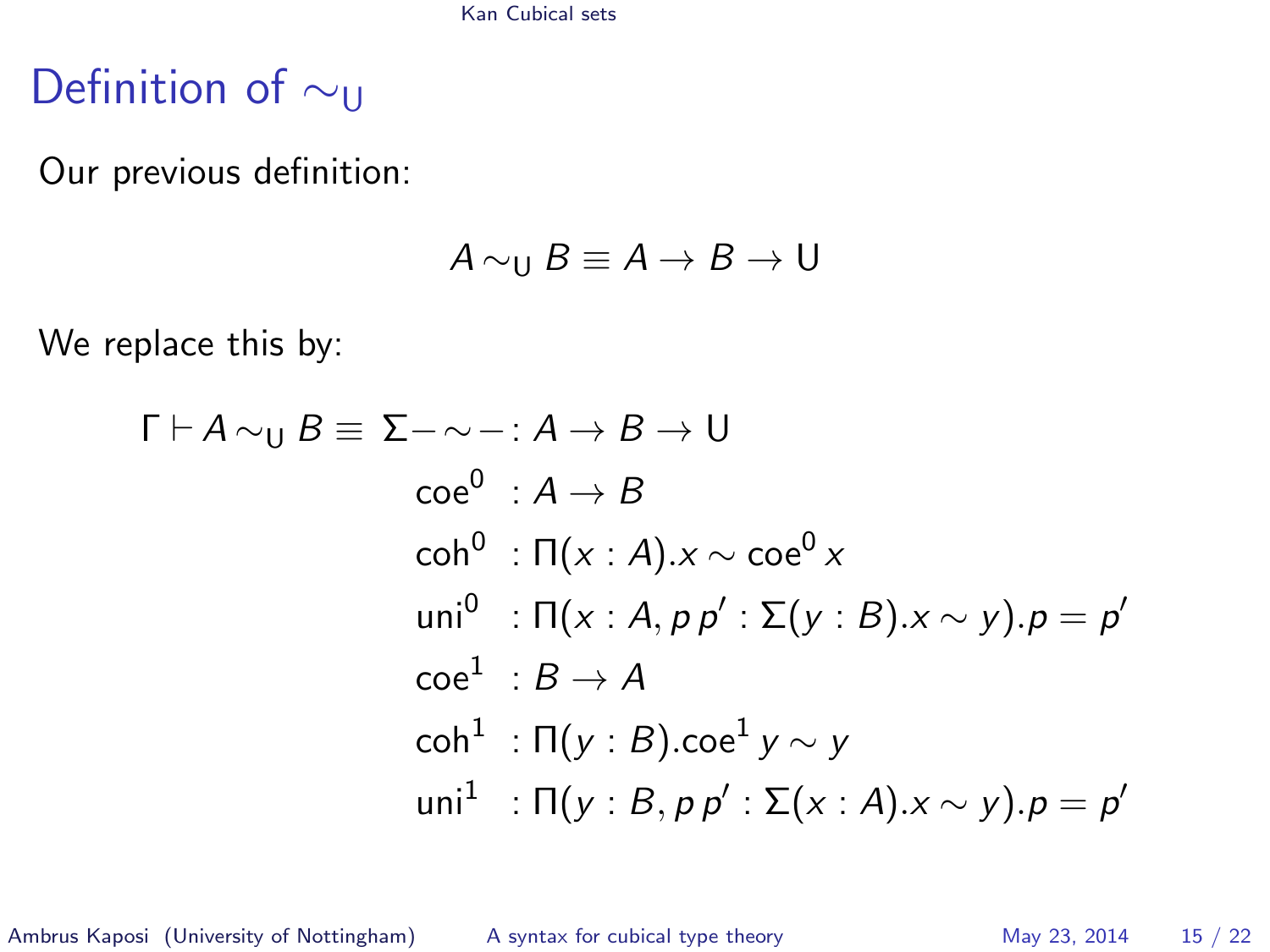Kan conditions (i)

We are required to provide coe and coh now for each type former. For  $Σ$  we can define it as

$$
\Gamma^= \vdash \text{coe}_{\Sigma(x:A).B}^i \equiv \lambda(a, b).(\text{coe}_A^i a, \text{coe}_B^i[\bar{x} \mapsto \text{coh}_i^1 a] b)
$$
  
:( $\Sigma(x:A).B)[i] \rightarrow (\Sigma(x:A).B)[1-i]$   

$$
\Gamma^= \vdash \text{coh}_{\Sigma(x:A).B}^i \equiv \lambda(a, b).(\text{coh}_A^i a, \text{coh}_B^i[\bar{x} \mapsto \text{coh}_i^1 a] b)
$$
  
:: $\Pi(w : (\Sigma(x:A).B)[i]) . w \stackrel{i}{\sim}_{\Sigma(x:A).B} \text{coe}_i^1 w$ 

Ambrus Kaposi (University of Nottingham) [A syntax for cubical type theory](#page-0-0) May 23, 2014 16 / 22

<span id="page-15-0"></span>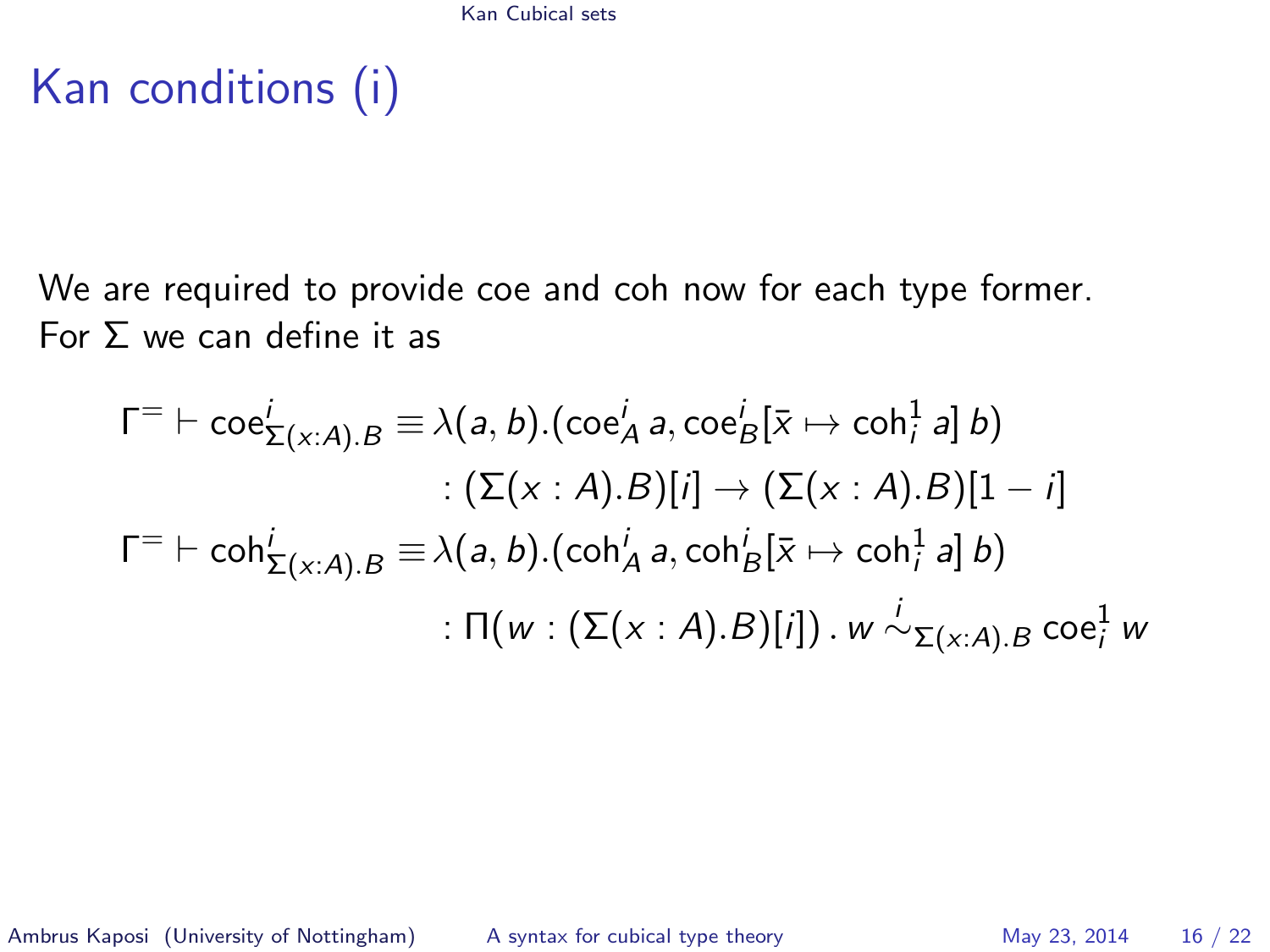# Kan conditions (ii)

coe and coh can be seen as first level Kan operations: given a point, they extend it to a line.

A higher level Kan operation completes an incomplete square,

3-dimensional cube, etc. Eg.:



To define the first level Kan operations for Π, we need the second level Kan operations. However,

$$
\Gamma^{-}.x_0 : A[0].x_1 : A[1] \vdash x_0 \sim_A x_1 : U,
$$

so

$$
(\Gamma^{-}.x_0:A[0].x_1:A[1])^{=}\vdash (x_0\sim_A x_1)^{\sim}:(x_{00}\sim_A [0]x_{10})\sim_U (x_{01}\sim_A [1]x_{11}).
$$

Ambrus Kaposi (University of Nottingham) [A syntax for cubical type theory](#page-0-0) May 23, 2014 17 / 22

<span id="page-16-0"></span>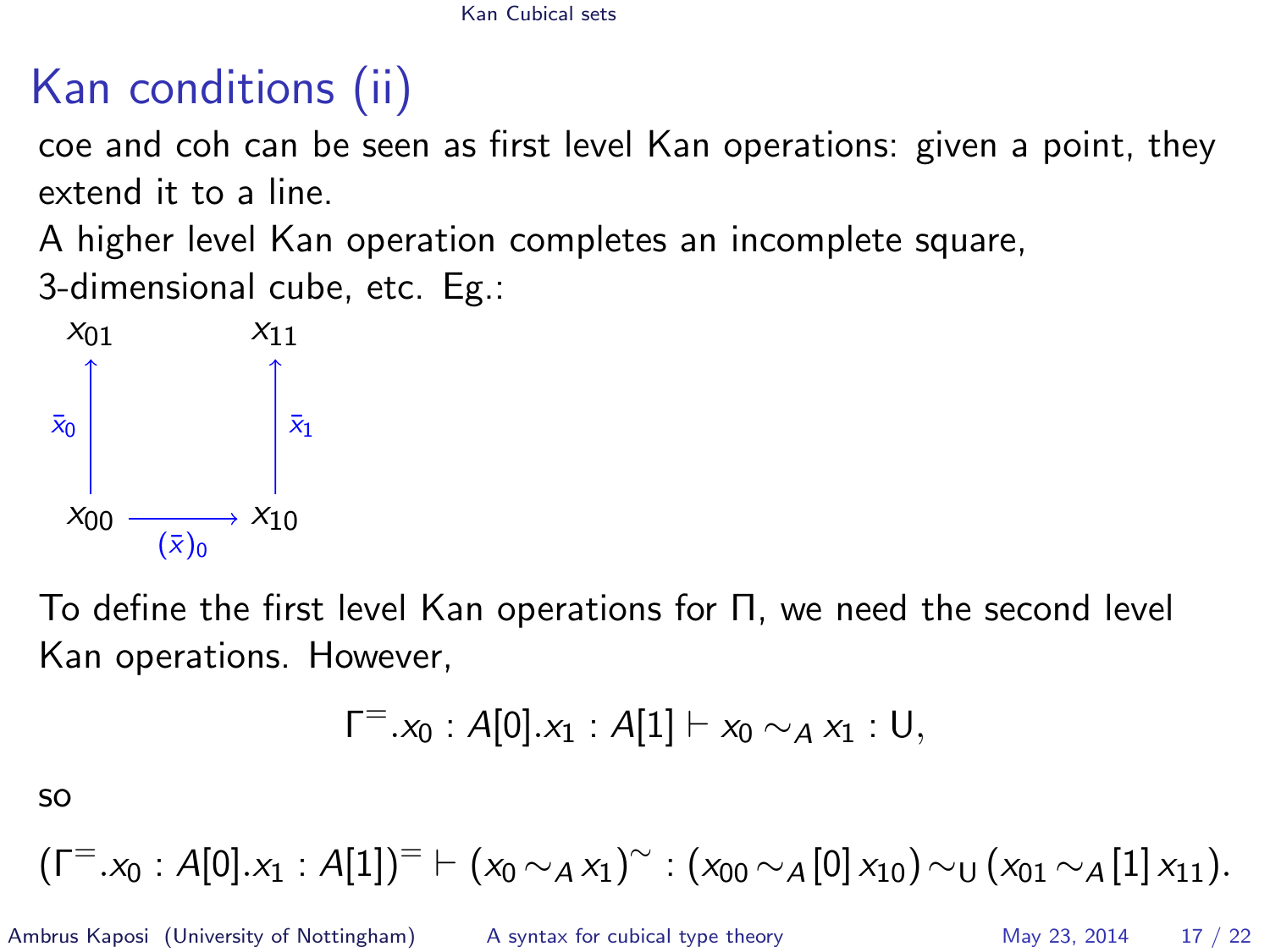## Kan for Π

Coerce for Π:

$$
\Gamma^= \vdash \text{coe}_{\Pi(x:A).B}^0 \equiv \lambda f.\lambda x.\text{coe}_B^0[\bar{x} \mapsto \text{coh}_A^1 x] (f (\text{coe}_A^1 x)) \\ : (\Pi(x:A[0]).B[0,x]) \rightarrow (\Pi(x:A[1]).B[1,x])
$$

The type of the coherence operation:

$$
\Gamma^= \vdash \mathsf{coh}^0_{\Pi(x:A).B} : \Pi\left(f : (\Pi(x:A).B)[0]\right. f \sim_{\Pi(x:A).B} (\mathsf{coe}^0_{\Pi(x:A).B} f)
$$

We get coherence by using higher level Kan:

x0 x1 coe<sup>1</sup> A x1 x1 x¯ coh<sup>1</sup> A x1 refl x<sup>1</sup> r f x<sup>0</sup> f (coe<sup>1</sup> A x1) coe<sup>0</sup> B [¯x 7→ coh<sup>1</sup> A x1] (f (coe<sup>1</sup> A x1)) coe<sup>0</sup> B [¯x 7→ coh<sup>1</sup> A x1] (f (coe<sup>1</sup> A x1)) f <sup>∼</sup>[RΓ<sup>=</sup> ] x<sup>0</sup> (coe<sup>1</sup> A x1) r refl (coe<sup>0</sup> B [¯x 7→ coh<sup>1</sup> A x1] (f (coe<sup>1</sup> A x1))) coh<sup>0</sup> B [¯x 7→ coh<sup>1</sup> A x1] (f (coe<sup>1</sup> A x1)) coh<sup>0</sup> Π(x:A)B f x<sup>0</sup> x<sup>1</sup> x¯

Ambrus Kaposi (University of Nottingham) [A syntax for cubical type theory](#page-0-0) May 23, 2014 18 / 22

<span id="page-17-0"></span>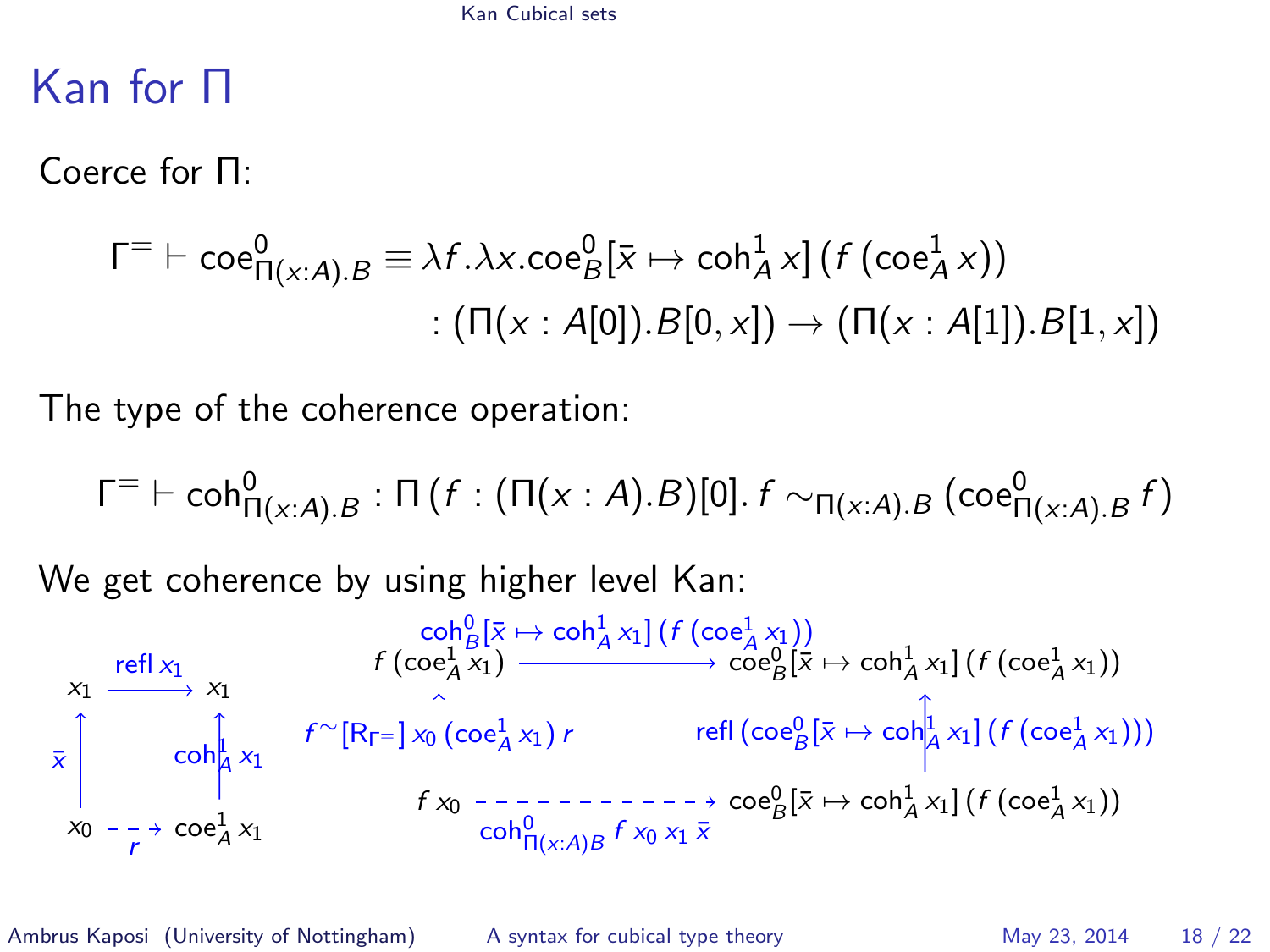[Kan Cubical sets](#page-18-0)

# Identity type (i)

Non-dependent eliminator:

$$
\frac{\Gamma \vdash P : A \to U \quad \Gamma \vdash r : x \sim_A [R_{\Gamma}] \, y \quad \Gamma \vdash u : P \, x}{\Gamma \vdash transport_P \, r \, u : P \, y}
$$

We have that  $P$  is a congruence:

$$
\frac{\Gamma \vdash P : A \rightarrow U}{\Gamma \vdash P^{\sim}[\mathsf{R}_{\Gamma}] : \Pi(x_0, x_1 : A, \overline{x} : x_0 \sim_A [\mathsf{R}_{\Gamma}] x_1). P x_0 \sim_U P x_1}
$$

And we define transport by using  $P^{\sim}[R]$ :

$$
\frac{\Gamma \vdash P : A \to U \quad \Gamma \vdash r : x =_A y \quad \Gamma \vdash u : P \times}{\Gamma \vdash \text{transport}_P \ r \ u \equiv (P^\sim [\mathsf{R}_{\Gamma}] \times y \ r) \text{.coe}^0 u : P \ y}
$$

Ambrus Kaposi (University of Nottingham) [A syntax for cubical type theory](#page-0-0) May 23, 2014 19 / 22

<span id="page-18-0"></span>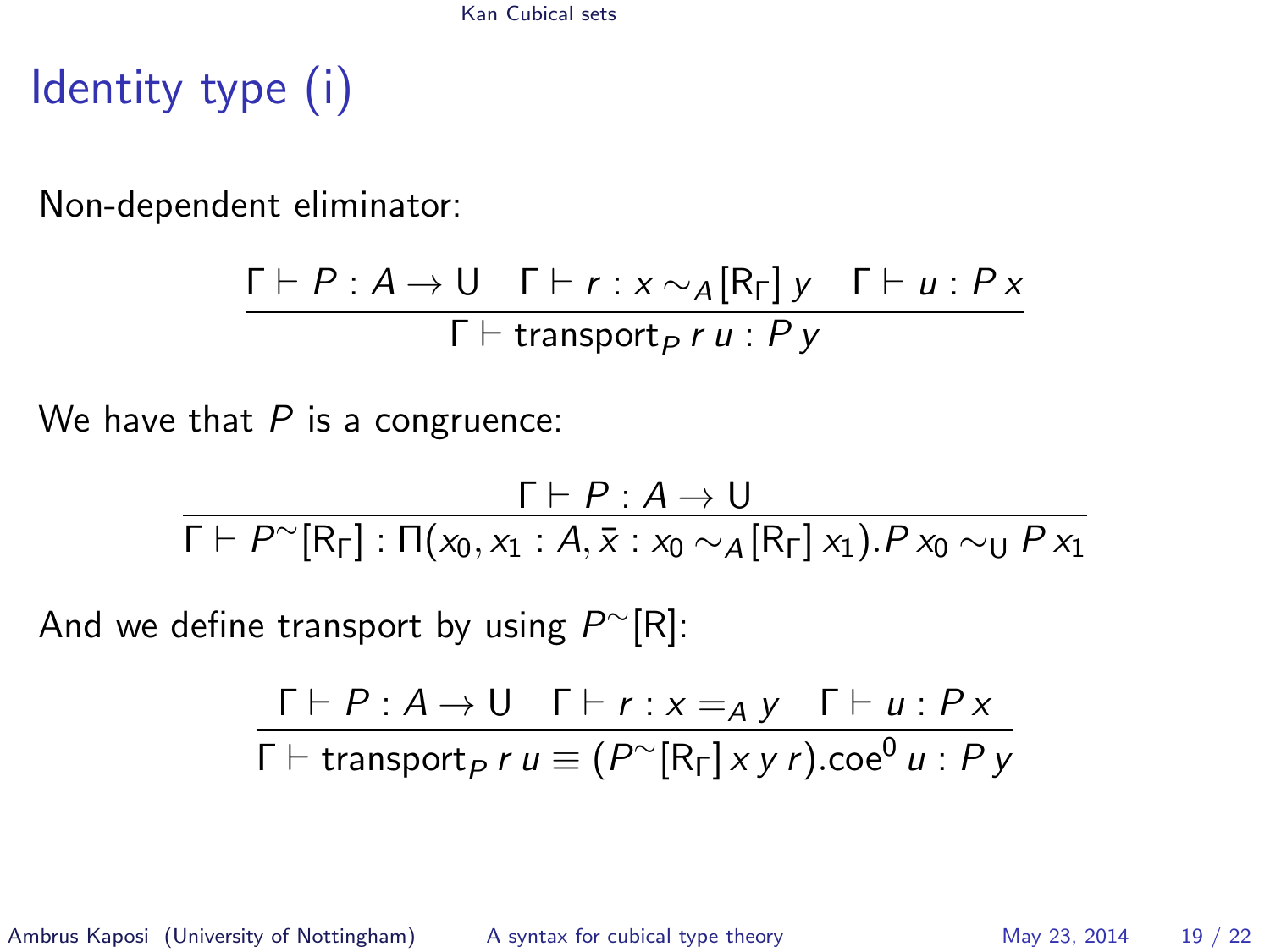# Identity type (ii)

The computation rule of transport says that transport<sub> $P$ </sub>(refl x)  $\equiv$  id. We have

$$
\begin{aligned}\n&\text{transport}_P(\text{refl } x) \\
&\equiv (P^{\sim}[R_{\Gamma}] \times x \times \sim[R_{\Gamma}]).\text{coe}^0 \\
&\equiv (P \times )^{\sim}[R_{\Gamma}].\text{coe}^0 \\
&\equiv \text{id}\n\end{aligned}
$$

The last step is justified by adding the following rule:

$$
\dfrac{\Gamma\vdash A:U}{\Gamma\vdash A^\sim[\mathsf{R}_\Gamma]\equiv(-\sim_A[\mathsf{R}_\Gamma]\neg,\mathsf{id},\mathsf{refl},\mathsf{id},\mathsf{refl}):A\sim_U A}
$$

Ambrus Kaposi (University of Nottingham) [A syntax for cubical type theory](#page-0-0) May 23, 2014 20 / 22

<span id="page-19-0"></span>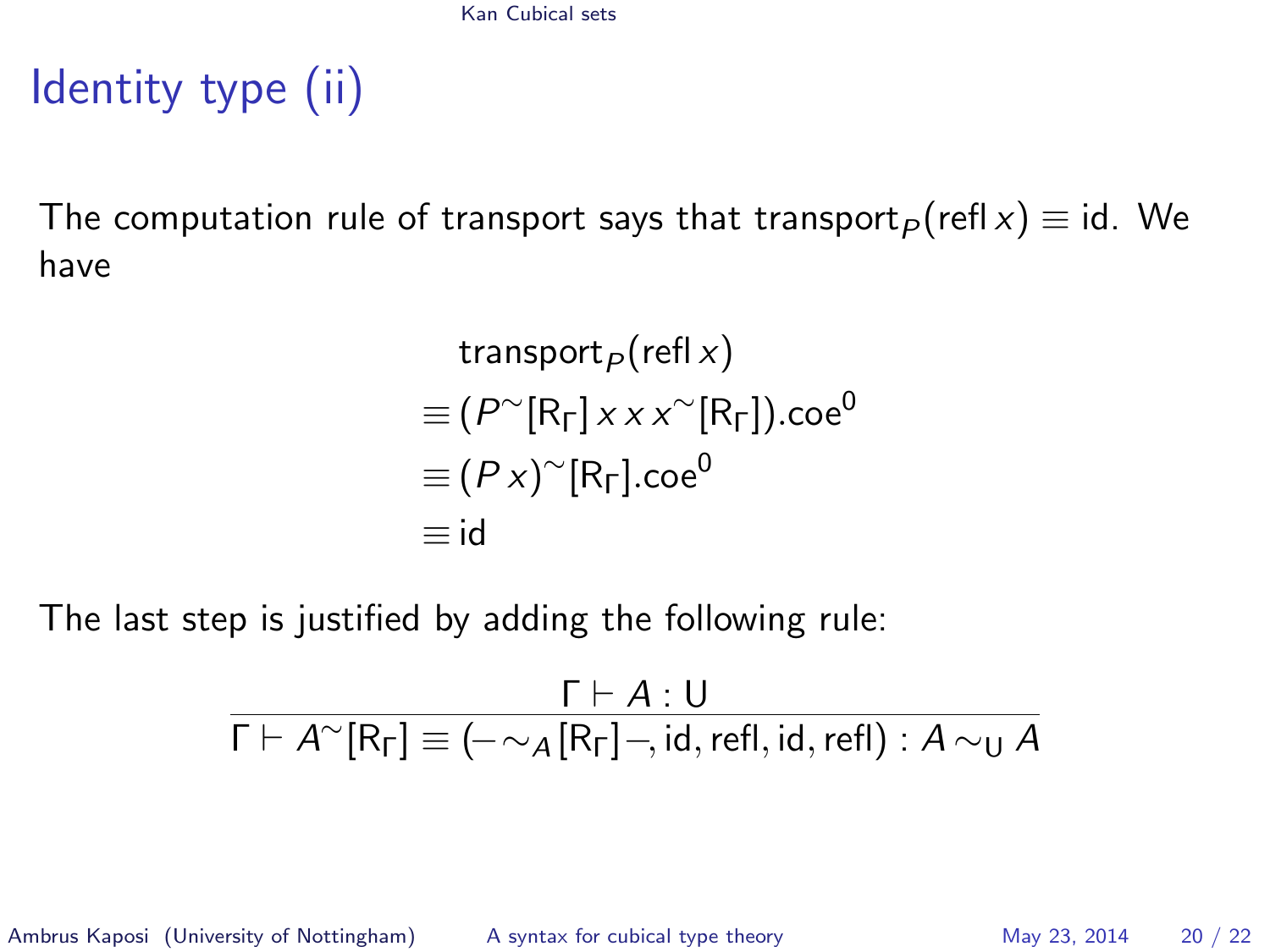#### [Kan Cubical sets](#page-20-0)

# Identity type (iii)

٠

We also show that singletons are contractible i.e. we show how to construct the terms  $s$  and  $t$  of the following type:

$$
\begin{array}{rcl}\n\Gamma \vdash a, b : A \quad \Gamma \vdash r : a =_A b \\
\overline{\Gamma \vdash (s, t)} : & (a, \text{refl } a) =_{\Sigma(x:A).a} =_{A} x (b, r) \\
\equiv & \Sigma(s : a \sim_A [\mathsf{R}_{\Gamma}] b). \text{refl } a \sim_{a \sim_A [\mathsf{R}_{\Gamma}] \times} [\mathsf{R}_{\Gamma}, a, b, s] r\n\end{array}
$$

s is constructed by filling the following incomplete square from bottom to top:



Ambrus Kaposi (University of Nottingham) [A syntax for cubical type theory](#page-0-0) May 23, 2014 21 / 22

<span id="page-20-0"></span>